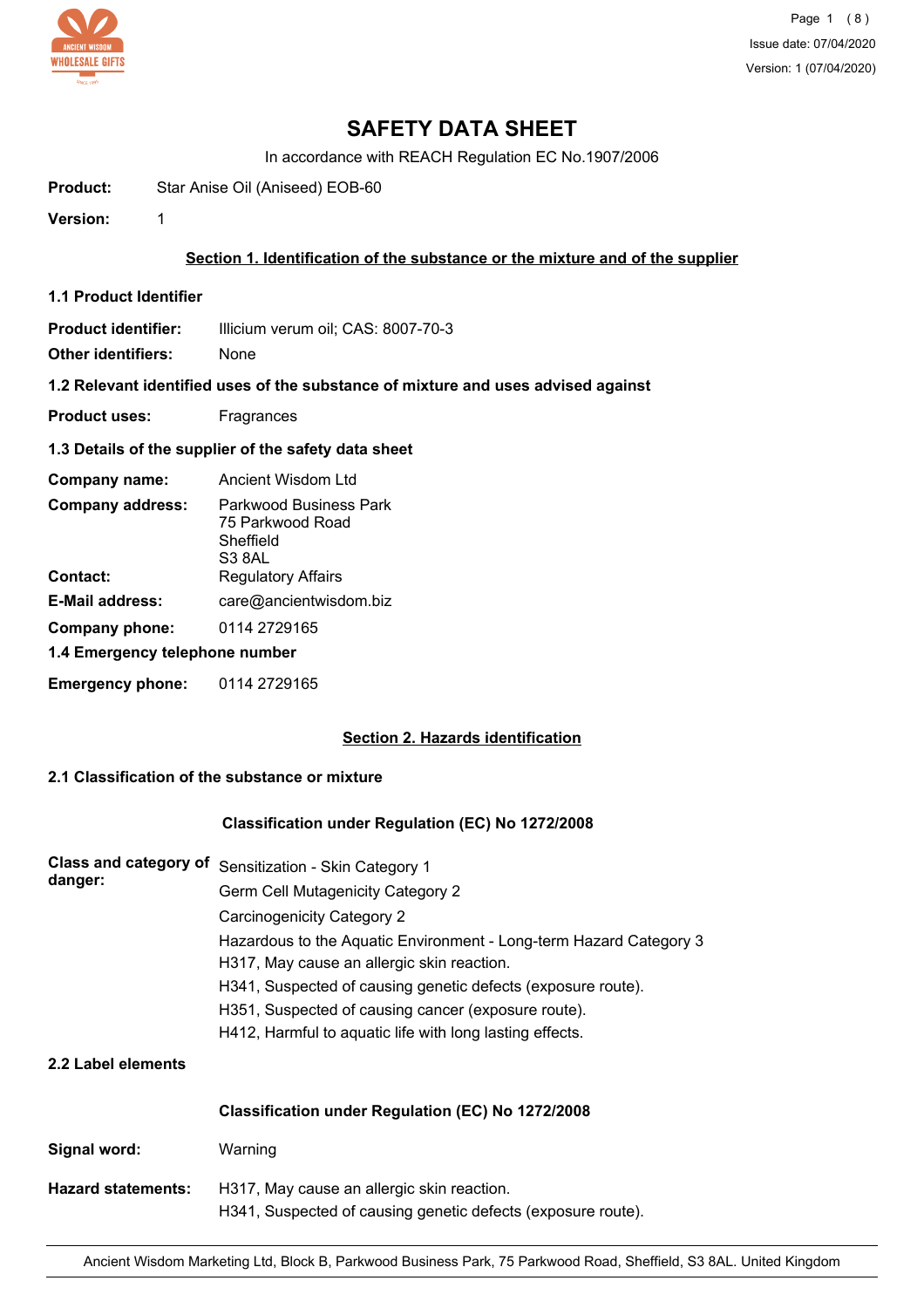

# **SAFETY DATA SHEET**

In accordance with REACH Regulation EC No.1907/2006

| <b>Product:</b>                     |   | Star Anise Oil (Aniseed) EOB-60                                                                                                                                                                                                                                                                                                                                                                                                                                                                                                                                                                                                                                                                                           |
|-------------------------------------|---|---------------------------------------------------------------------------------------------------------------------------------------------------------------------------------------------------------------------------------------------------------------------------------------------------------------------------------------------------------------------------------------------------------------------------------------------------------------------------------------------------------------------------------------------------------------------------------------------------------------------------------------------------------------------------------------------------------------------------|
| <b>Version:</b>                     | 1 |                                                                                                                                                                                                                                                                                                                                                                                                                                                                                                                                                                                                                                                                                                                           |
|                                     |   | H351, Suspected of causing cancer (exposure route).<br>H412, Harmful to aquatic life with long lasting effects.                                                                                                                                                                                                                                                                                                                                                                                                                                                                                                                                                                                                           |
| M factor:                           |   | None                                                                                                                                                                                                                                                                                                                                                                                                                                                                                                                                                                                                                                                                                                                      |
| <b>Supplemental</b><br>Information: |   | None                                                                                                                                                                                                                                                                                                                                                                                                                                                                                                                                                                                                                                                                                                                      |
| <b>Precautionary</b><br>statements: |   | P202, Do not handle until all safety precautions have been read and understood.<br>P261, Avoid breathing vapour or dust.<br>P272, Contaminated work clothing should not be allowed out of the workplace.<br>P273, Avoid release to the environment.<br>P280, Wear protective gloves/eye protection/face protection.<br>P302/352, IF ON SKIN: Wash with plenty of soap and water.<br>P308/313, IF exposed or concerned: Get medical advice/attention.<br>P333/313, If skin irritation or rash occurs: Get medical advice/attention.<br>P363, Wash contaminated clothing before reuse.<br>P405, Store locked up.<br>P501, Dispose of contents/container to approved disposal site, in accordance with local<br>regulations. |
| Pictograms:                         |   |                                                                                                                                                                                                                                                                                                                                                                                                                                                                                                                                                                                                                                                                                                                           |
| <b>Other hazards:</b>               |   | None                                                                                                                                                                                                                                                                                                                                                                                                                                                                                                                                                                                                                                                                                                                      |

## **Section 3. Composition / information on ingredients**

#### **3.1 Substances**

## **Product identifier:** Illicium verum oil; CAS: 8007-70-3

## **Contains:**

| <b>Name</b>                      | <b>CAS</b> | EC        | <b>REACH Registration</b><br>No. | $\%$        | <b>Classification for</b><br>(CLP) 1272/2008                             |
|----------------------------------|------------|-----------|----------------------------------|-------------|--------------------------------------------------------------------------|
| Anethole (isomer<br>unspecified) | 104-46-1   | 203-205-5 |                                  | 50-100%     | SS 1B:H317,-                                                             |
| Estragole                        | 140-67-0   | 205-427-8 |                                  | $1 - 5%$    | ATO 4-SS 1B-MUT 2-<br>CAR 2:H302-H317-<br>H341-H351,-                    |
| Linalool                         | 178-70-6   | 201-134-4 |                                  | $1 - 5%$    | ISCI 2-EDI 2-SS 1B:<br>IH315-H317-H319.-                                 |
| Id-Limonene                      | 5989-27-5  | 227-813-5 |                                  | $0.1 - 1\%$ | IFL 3-SCI 2-SS 1B-AH<br>1-EH A1-EH C1:H226-<br>H304-H315-H317-<br>H410.- |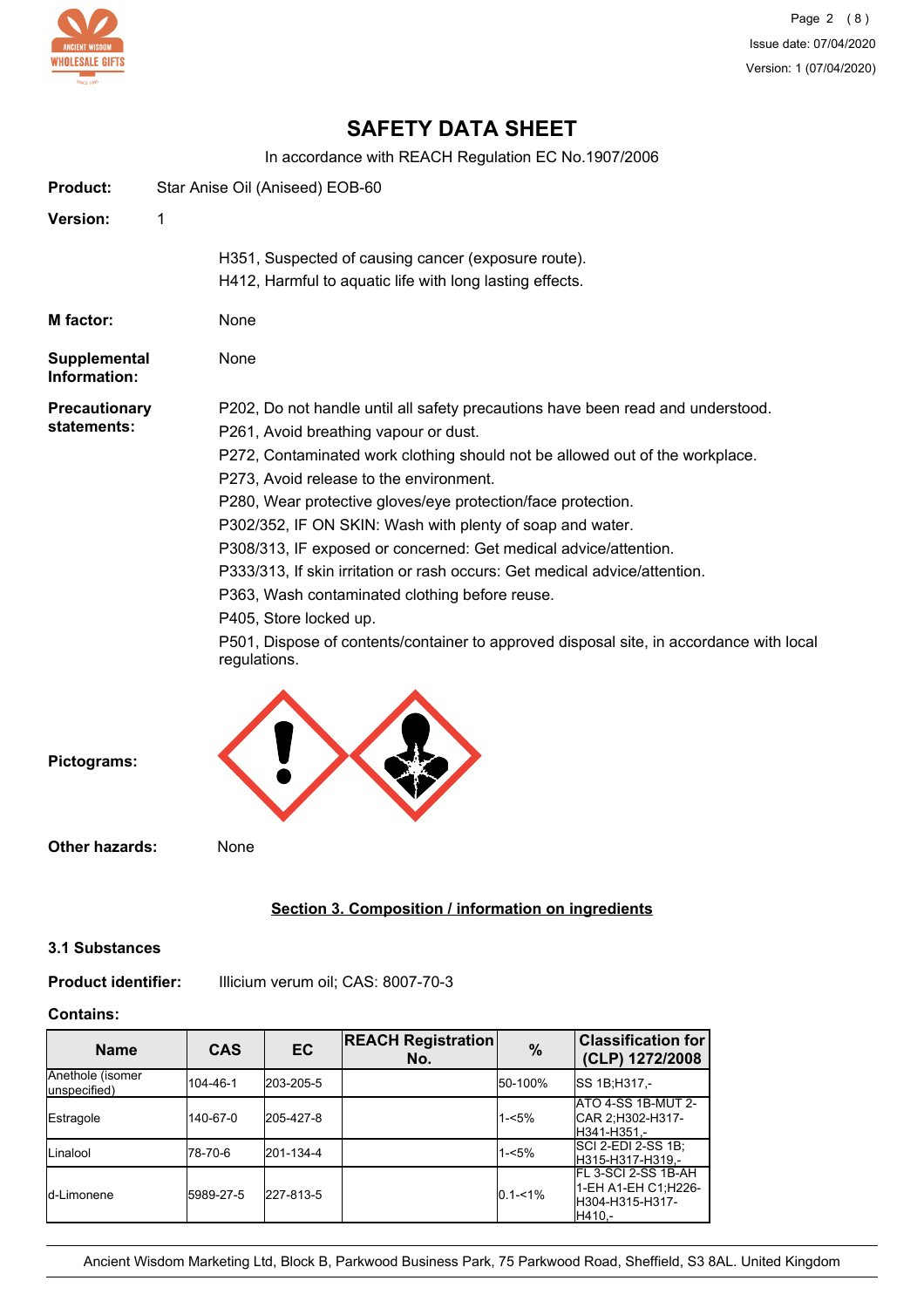

Page 3 (8) Issue date: 07/04/2020 Version: 1 (07/04/2020)

# **SAFETY DATA SHEET**

In accordance with REACH Regulation EC No.1907/2006

**Product:** Star Anise Oil (Aniseed) EOB-60

**Version:** 1

### **Section 4. First-aid measures**

#### **4.1 Description of first aid measures**

IF ON SKIN: Wash with plenty of soap and water. IF exposed or concerned: Get medical advice/attention.

## **4.2 Most important symptoms and effects, both acute and delayed**

May cause an allergic skin reaction. Suspected of causing genetic defects (exposure route). Suspected of causing cancer (exposure route).

## **4.3 Indication of any immediate medical attention and special treatment needed**

None expected, see Section 4.1 for further information.

## **SECTION 5: Firefighting measures**

### **5.1 Extinguishing media**

Suitable media: Carbon dioxide, Dry chemical, Foam.

### **5.2 Special hazards arising from the substance or mixture**

In case of fire, may be liberated: Carbon monoxide, Unidentified organic compounds.

### **5.3 Advice for fire fighters:**

In case of insufficient ventilation, wear suitable respiratory equipment.

### **Section 6. Accidental release measures**

### **6.1 Personal precautions, protective equipment and emergency procedures:**

Avoid inhalation. Avoid contact with skin and eyes. See protective measures under Section 7 and 8.

### **6.2 Environmental precautions:**

Keep away from drains, surface and ground water, and soil.

## **6.3 Methods and material for containment and cleaning up:**

Remove ignition sources. Provide adequate ventilation. Avoid excessive inhalation of vapours. Contain spillage immediately by use of sand or inert powder. Dispose of according to local regulations.

### **6.4 Reference to other sections:**

Also refer to sections 8 and 13.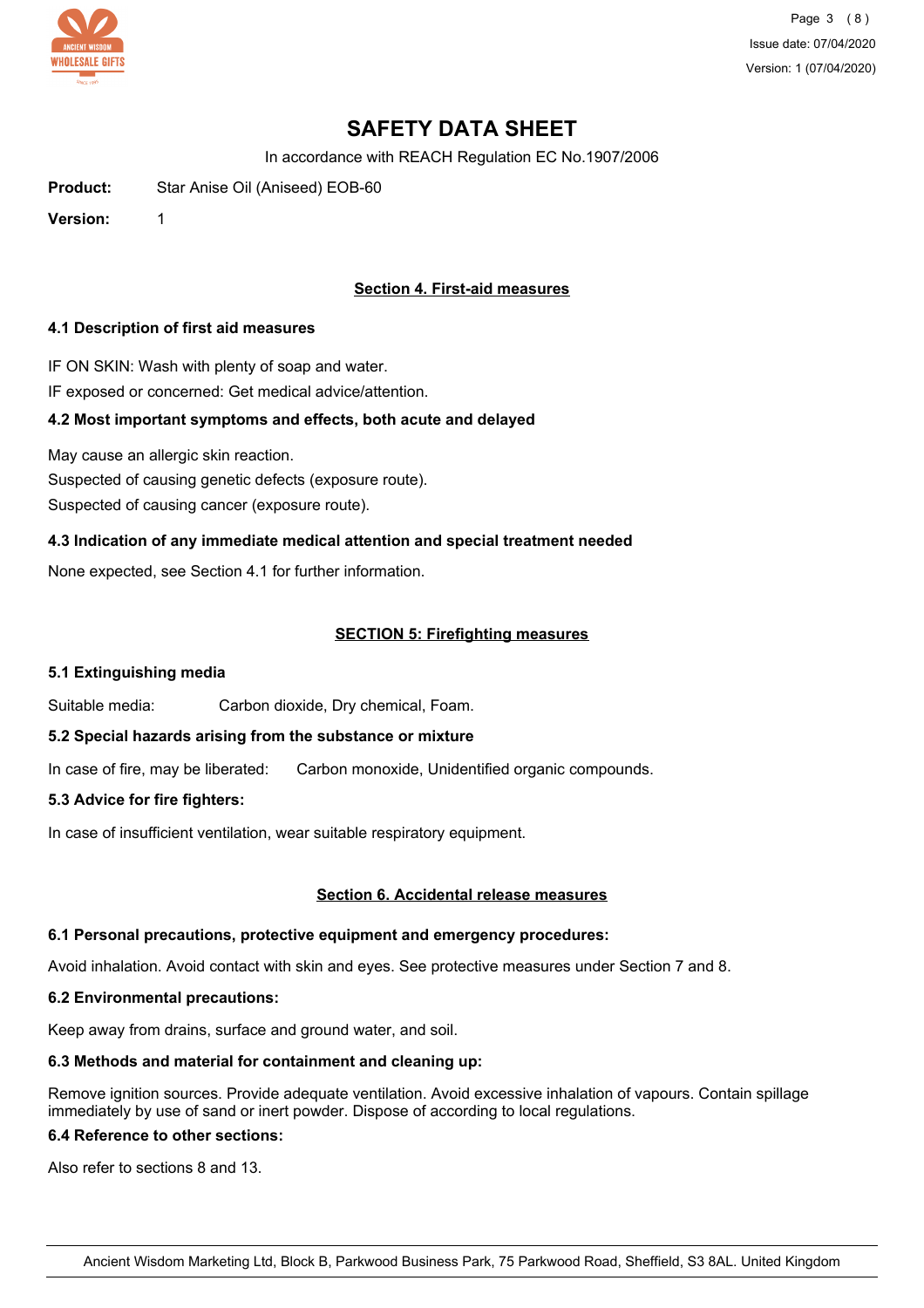

Page 4 (8) Issue date: 07/04/2020 Version: 1 (07/04/2020)

## **SAFETY DATA SHEET**

In accordance with REACH Regulation EC No.1907/2006

**Product:** Star Anise Oil (Aniseed) EOB-60

**Version:** 1

### **Section 7. Handling and storage**

#### **7.1 Precautions for safe handling:**

Keep away from heat, sparks, open flames and hot surfaces. - No smoking. Use personal protective equipment as required. Use in accordance with good manufacturing and industrial hygiene practices. Use in areas with adequate ventilation Do not eat, drink or smoke when using this product.

#### **7.2 Conditions for safe storage, including any incompatibilities:**

Store in a well-ventilated place. Keep container tightly closed. Keep cool. Ground/bond container and receiving equipment. Use explosion-proof electrical, ventilating and lighting equipment. Use only non-sparking tools. Take precautionary measures against static discharge.

#### **7.3 Specific end use(s):**

Fragrances: Use in accordance with good manufacturing and industrial hygiene practices.

### **Section 8. Exposure controls/personal protection**

#### **8.1 Control parameters**

Workplace exposure limits: Not Applicable

### **8.2 Exposure Controls**

#### **Eye / Skin Protection**

Wear protective gloves/eye protection/face protection

### **Respiratory Protection**

Under normal conditions of use and where adequate ventilation is available to prevent build up of excessive vapour, this material should not require special engineering controls. However, in conditions of high or prolonged use, or high temperature or other conditions which increase exposure, the following engineering controls can be used to minimise exposure to personnel: a) Increase ventilation of the area with local exhaust ventilation. b) Personnel can use an approved, appropriately fitted respirator with organic vapour cartridge or canisters and particulate filters. c) Use closed systems for transferring and processing this material.

Also refer to Sections 2 and 7.

### **Section 9. Physical and chemical properties**

#### **9.1 Information on basic physical and chemical properties**

| Appearance:                     | Colourless to pale yellow liquid |
|---------------------------------|----------------------------------|
| Odour:                          | Characteristic                   |
| <b>Odour threshold:</b>         | Not determined                   |
| pH:                             | Not determined                   |
| Melting point / freezing point: | Not determined                   |
| Initial boiling point / range:  | Not determined                   |
| Flash point:                    | 94 $^{\circ}$ C                  |
| <b>Evaporation rate:</b>        | Not determined                   |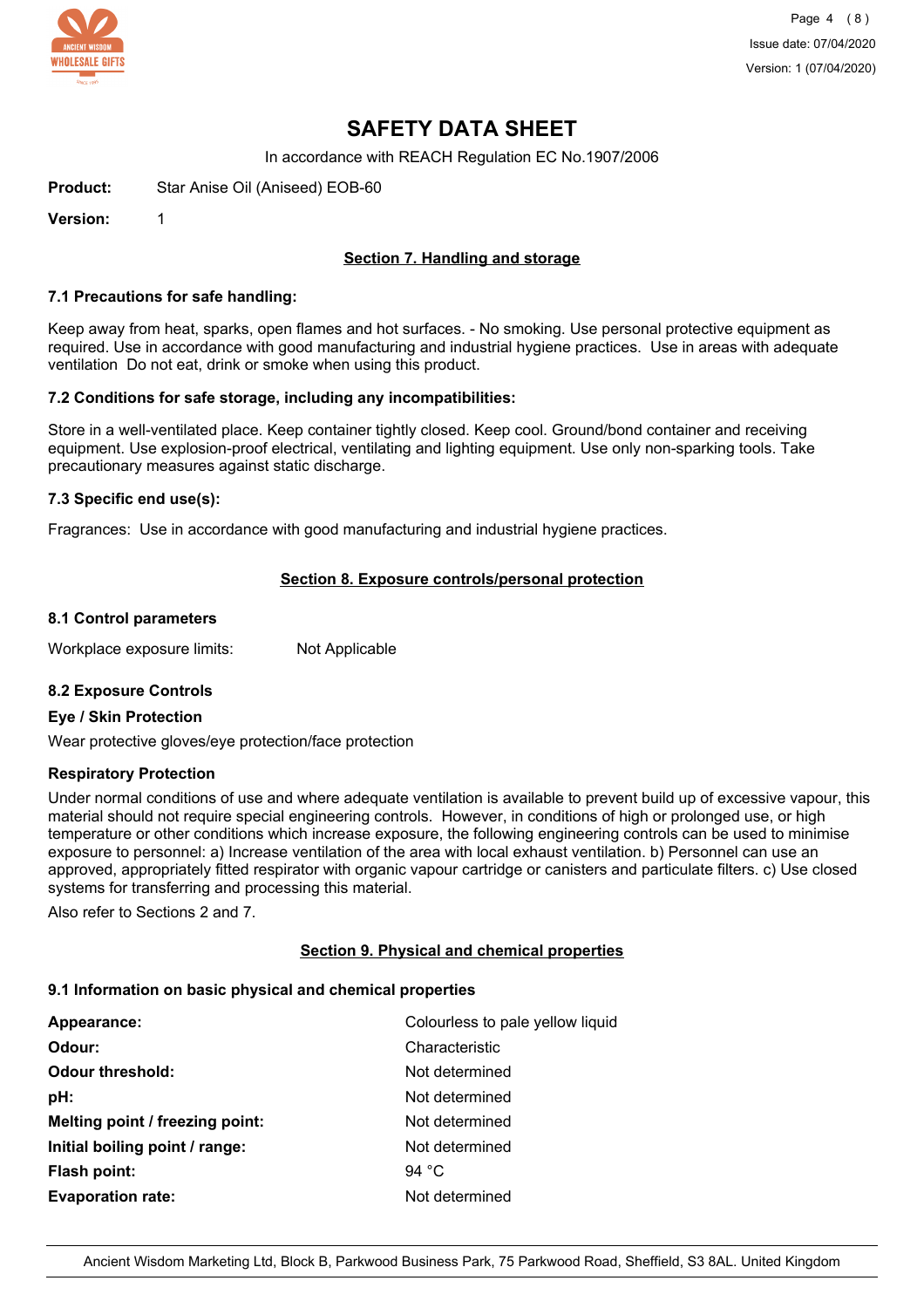

Page 5 (8) Issue date: 07/04/2020 Version: 1 (07/04/2020)

# **SAFETY DATA SHEET**

In accordance with REACH Regulation EC No.1907/2006

**Product:** Star Anise Oil (Aniseed) EOB-60

**Version:** 1

| Flammability (solid, gas):                    | Not determined                               |
|-----------------------------------------------|----------------------------------------------|
| Upper/lower flammability or explosive limits: | Product does not present an explosion hazard |
| Vapour pressure:                              | Not determined                               |
| Vapour density:                               | Not determined                               |
| <b>Relative density:</b>                      | 0.9860                                       |
| Solubility(ies):                              | Not determined                               |
| Partition coefficient: n-octanol/water:       | Not determined                               |
| Auto-ignition temperature:                    | Not determined                               |
| <b>Decomposition temperature:</b>             | Not determined                               |
| <b>Viscosity:</b>                             | Not determined                               |
| <b>Explosive properties:</b>                  | Not expected                                 |
| <b>Oxidising properties:</b>                  | Not expected                                 |
|                                               |                                              |

**9.2 Other information:** None available

#### **Section 10. Stability and reactivity**

### **10.1 Reactivity:**

Presents no significant reactivity hazard, by itself or in contact with water.

#### **10.2 Chemical stability:**

Good stability under normal storage conditions.

#### **10.3 Possibility of hazardous reactions:**

Not expected under normal conditions of use.

#### **10.4 Conditions to avoid:**

Avoid extreme heat.

#### **10.5 Incompatible materials:**

Avoid contact with strong acids, alkalis or oxidising agents.

#### **10.6 Hazardous decomposition products:**

Not expected.

#### **Section 11. Toxicological information**

### **11.1 Information on toxicological effects**

| <b>Acute Toxicity:</b>            | Based on available data the classification criteria are not met. |
|-----------------------------------|------------------------------------------------------------------|
| <b>Acute Toxicity Oral</b>        | 4386                                                             |
| <b>Acute Toxicity Dermal</b>      | Not Applicable                                                   |
| <b>Acute Toxicity Inhalation</b>  | Not Available                                                    |
| <b>Skin corrosion/irritation:</b> | Based on available data the classification criteria are not met. |
| Serious eye damage/irritation:    | Based on available data the classification criteria are not met. |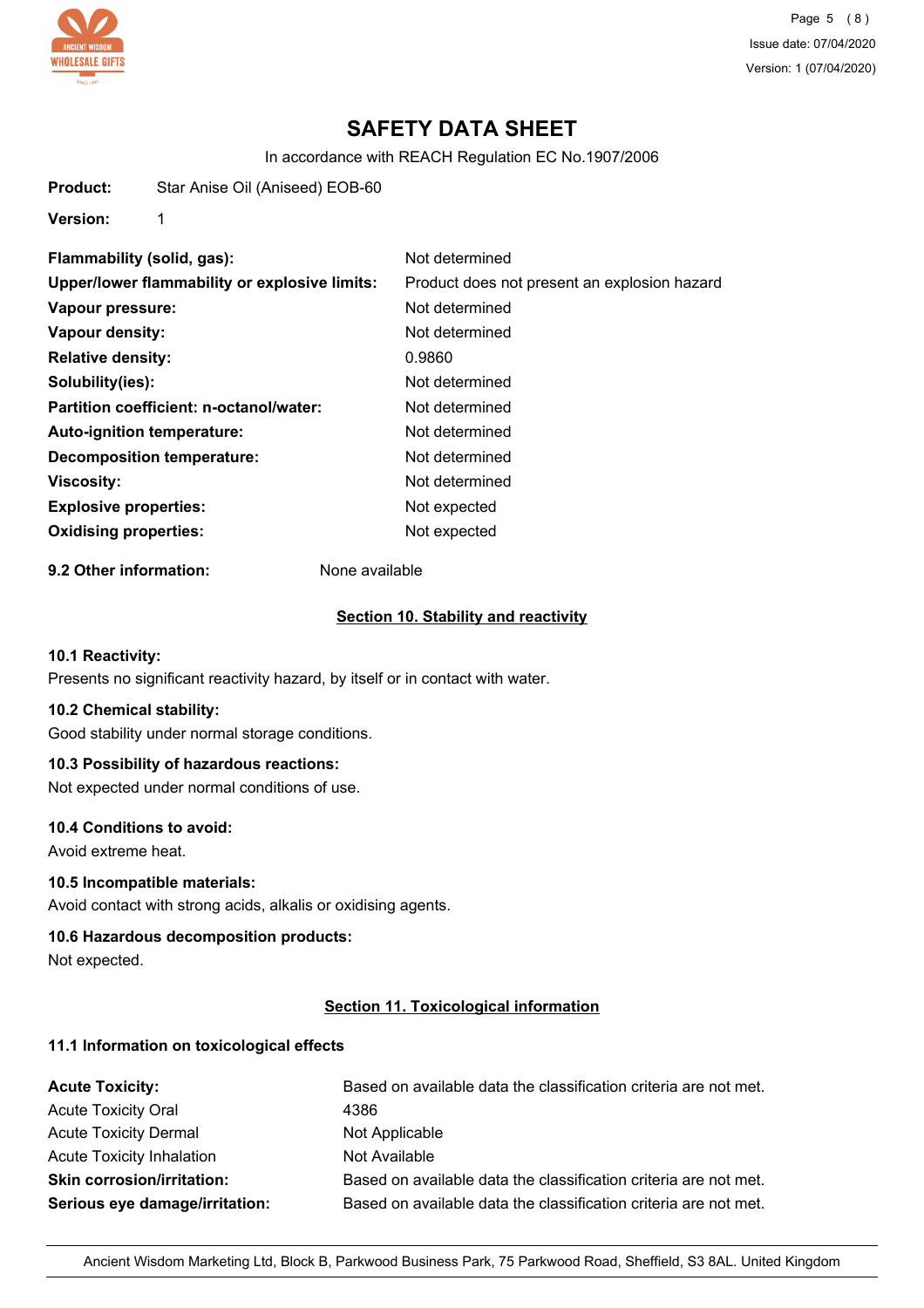

# **SAFETY DATA SHEET**

In accordance with REACH Regulation EC No.1907/2006

**Product:** Star Anise Oil (Aniseed) EOB-60

**Version:** 1

| <b>Respiratory or skin sensitisation:</b> | Sensitization - Skin Category 1                                  |
|-------------------------------------------|------------------------------------------------------------------|
| Germ cell mutagenicity:                   | <b>Germ Cell Mutagenicity Category 2</b>                         |
| <b>Carcinogenicity:</b>                   | Carcinogenicity Category 2                                       |
| <b>Reproductive toxicity:</b>             | Based on available data the classification criteria are not met. |
| <b>STOT-single exposure:</b>              | Based on available data the classification criteria are not met. |
| <b>STOT-repeated exposure:</b>            | Based on available data the classification criteria are not met. |
| <b>Aspiration hazard:</b>                 | Based on available data the classification criteria are not met. |

### **Information about hazardous ingredients in the mixture**

| Ingredient | <b>CAS</b> | EC                | LD50/ATE Oral | LD50/ATE<br>Dermal | LC50/ATE<br><b>Inhalation</b> | <b>LC50</b><br>Route    |
|------------|------------|-------------------|---------------|--------------------|-------------------------------|-------------------------|
| Estragole  | 140-67-0   | $ 205 - 427 - 8 $ | 1230          | Not available      | Not available                 | <b>Not</b><br>available |

Refer to Sections 2 and 3 for additional information.

## **Section 12. Ecological information**

**12.1 Toxicity:** Harmful to aquatic life with long lasting effects. **12.2 Persistence and degradability:** Not available **12.3 Bioaccumulative potential:** Not available **12.4 Mobility in soil:** Not available **12.5 Results of PBT and vPvB assessment:**

This substance does not meet the PBT/vPvB criteria of REACH, annex XIII.

**12.6 Other adverse effects:** Not available

### **Section 13. Disposal considerations**

## **13.1 Waste treatment methods:**

Dispose of in accordance with local regulations. Avoid disposing into drainage systems and into the environment. Empty containers should be taken to an approved waste handling site for recycling or disposal.

## **Section 14. Transport information**

| 14.1 UN number:                    | Not classified                              |
|------------------------------------|---------------------------------------------|
| 14.2 UN Proper Shipping Name:      | ۰                                           |
| 14.3 Transport hazard class(es):   | Not classified                              |
| <b>Sub Risk:</b>                   | Not classified                              |
| 14.4. Packing Group:               | Not classified                              |
| <b>14.5 Environmental hazards:</b> | Not environmentally hazardous for transport |
| 14.6 Special precautions for user: | None additional                             |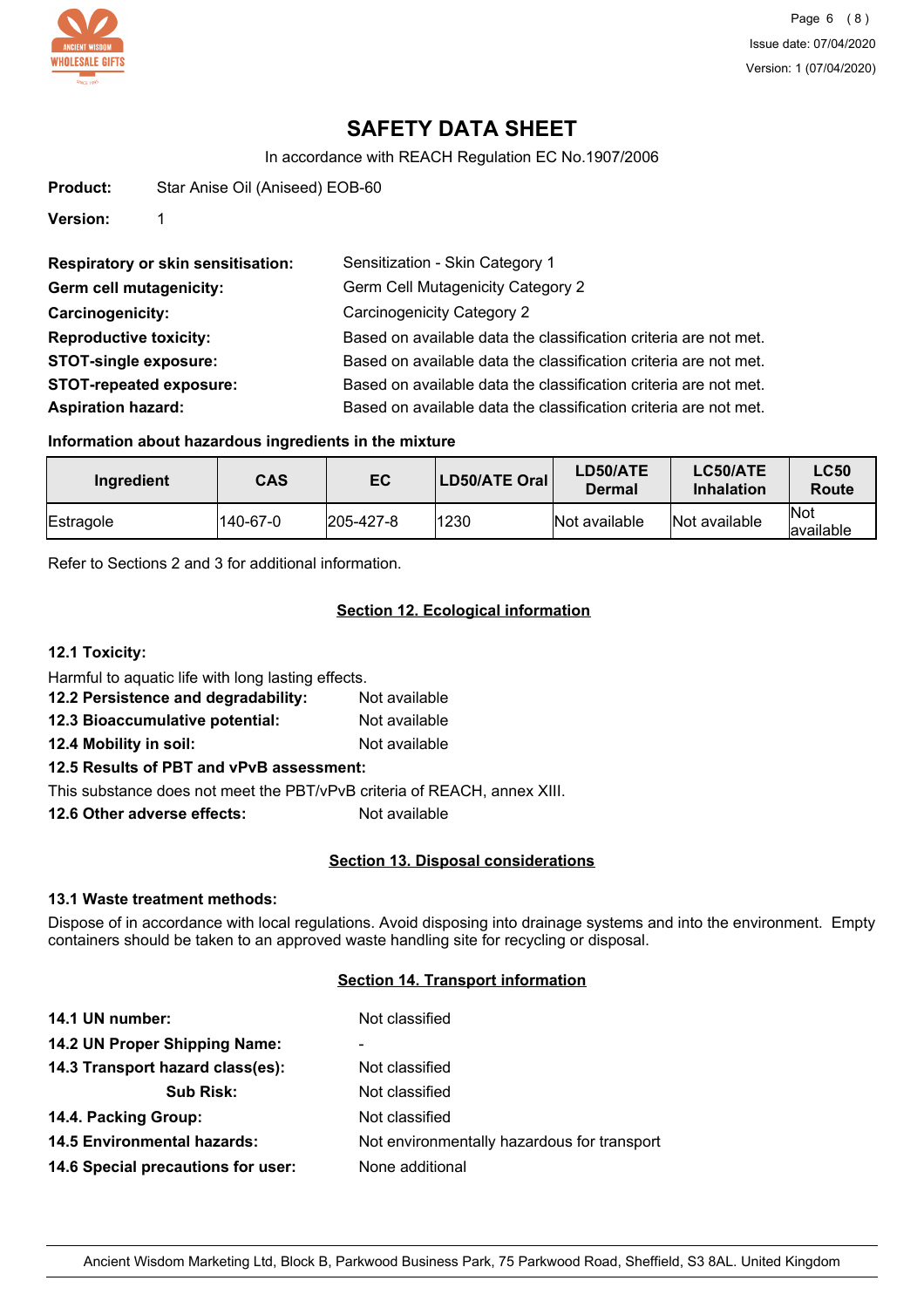

Page 7 (8) Issue date: 07/04/2020 Version: 1 (07/04/2020)

## **SAFETY DATA SHEET**

In accordance with REACH Regulation EC No.1907/2006

**Product:** Star Anise Oil (Aniseed) EOB-60

**Version:** 1

## **14.7 Transport in bulk according to Annex II of MARPOL73/78 and the IBC Code:**

Not classified

## **Section 15. Regulatory information**

**15.1 Safety, health and environmental regulations/legislation specific for the substance or mixture** None additional

## **15.2 Chemical Safety Assessment**

A Chemical Safety Assessment has not been carried out for this product.

## **Section 16. Other information**

| <b>Concentration % Limits:</b>  | EH C3=50.00% SS 1=1.67% MUT 2=33.33% CAR 2=33.33% |
|---------------------------------|---------------------------------------------------|
| <b>Total Fractional Values:</b> | EH C3=2.00 SS 1=60.00 MUT 2=3.00 CAR 2=3.00       |
|                                 |                                                   |

## **Key to revisions:**

Not applicable

### **Key to abbreviations:**

| <b>Abbreviation</b> | <b>Meaning</b>                                                            |
|---------------------|---------------------------------------------------------------------------|
| AH <sub>1</sub>     | Aspiration Hazard Category 1                                              |
| ATO 4               | Acute Toxicity - Oral Category 4                                          |
| CAR <sub>2</sub>    | Carcinogenicity Category 2                                                |
| EDI <sub>2</sub>    | Eye Damage / Irritation Category 2                                        |
| EH A1               | Hazardous to the Aquatic Environment - Acute Hazard Category 1            |
| EH <sub>C1</sub>    | Hazardous to the Aquatic Environment - Long-term Hazard Category 1        |
| FL3                 | Flammable Liquid, Hazard Category 3                                       |
| H226                | Flammable liquid and vapour.                                              |
| H302                | Harmful if swallowed.                                                     |
| H304                | May be fatal if swallowed and enters airways.                             |
| H315                | Causes skin irritation.                                                   |
| H317                | May cause an allergic skin reaction.                                      |
| H319                | Causes serious eye irritation.                                            |
| H341                | Suspected of causing genetic defects (exposure route).                    |
| H351                | Suspected of causing cancer (exposure route).                             |
| H410                | Very toxic to aquatic life with long lasting effects.                     |
| MUT <sub>2</sub>    | Germ Cell Mutagenicity Category 2                                         |
| P202                | Do not handle until all safety precautions have been read and understood. |
| P210                | Keep away from heat, sparks, open flames and hot surfaces. - No smoking.  |
| P233                | Keep container tightly closed.                                            |
| P240                | Ground/bond container and receiving equipment.                            |
| P241                | Use explosion-proof electrical, ventilating and lighting equipment.       |
| P242                | Use only non-sparking tools.                                              |